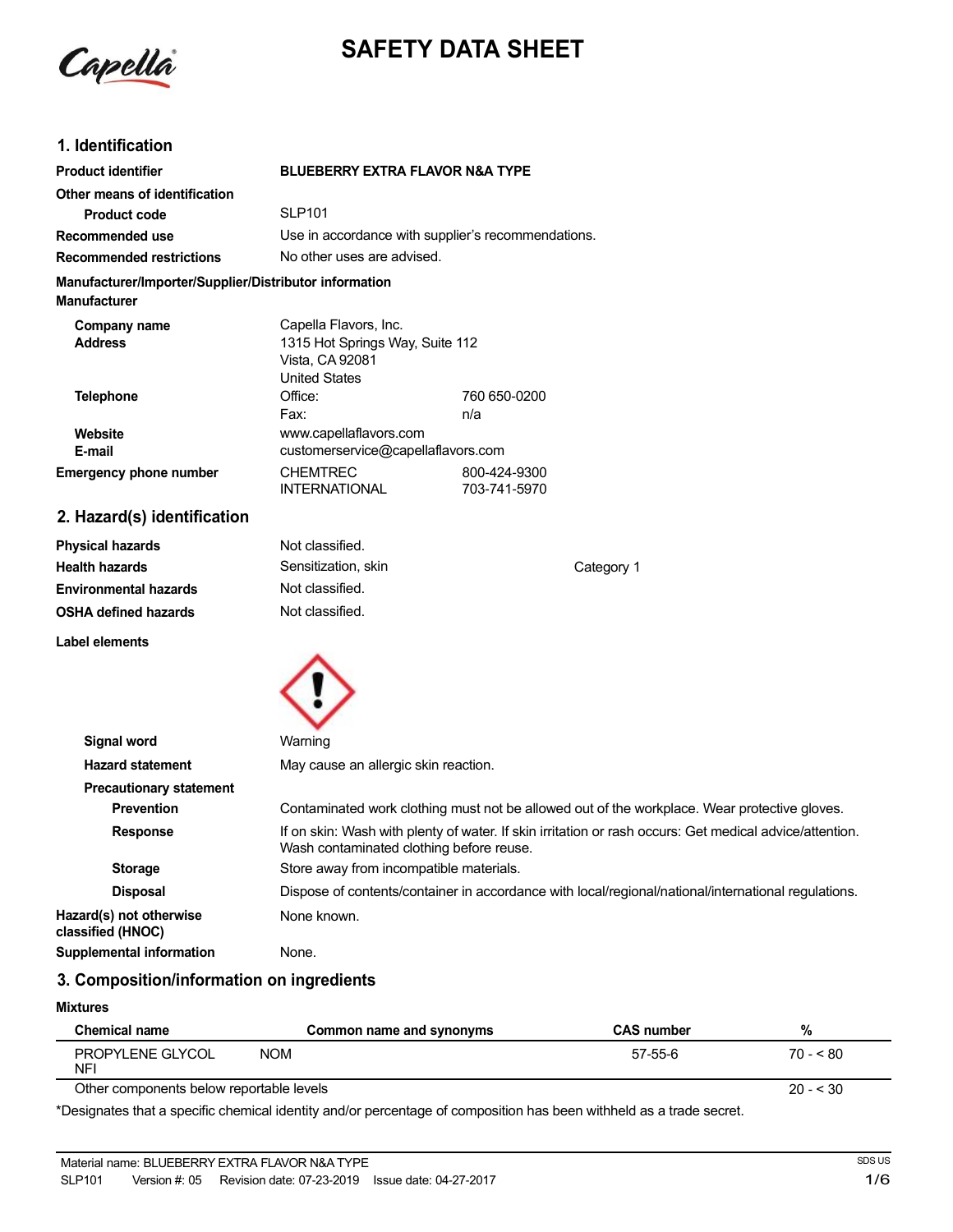### **4. First-aid measures**

**Inhalation Skin contact**

| <b>Skin contact</b>                                                          | Remove contaminated clothing immediately and wash skin with soap and water. In case of<br>eczema or other skin disorders: Seek medical attention and take along these instructions. |
|------------------------------------------------------------------------------|-------------------------------------------------------------------------------------------------------------------------------------------------------------------------------------|
| Eye contact                                                                  | Rinse with water. Get medical attention if irritation develops and persists.                                                                                                        |
| Ingestion                                                                    | Rinse mouth. Get medical attention if symptoms occur.                                                                                                                               |
| Most important<br>symptoms/effects, acute and<br>delayed                     | May cause an allergic skin reaction. Dermatitis. Rash.                                                                                                                              |
| Indication of immediate<br>medical attention and special<br>treatment needed | Provide general supportive measures and treat symptomatically. Keep victim under observation.<br>Symptoms may be delayed.                                                           |
| <b>General information</b>                                                   | Ensure that medical personnel are aware of the material(s) involved, and take precautions to<br>protect themselves. Wash contaminated clothing before reuse.                        |
| 5. Fire-fighting measures                                                    |                                                                                                                                                                                     |
| Suitable extinguishing media                                                 | Alcohol resistant foam. Powder. Carbon dioxide (CO2).                                                                                                                               |
| Unsuitable extinguishing<br>media                                            | Do not use water jet as an extinguisher, as this will spread the fire.                                                                                                              |
| Specific hazards arising from<br>the chemical                                | During fire, gases hazardous to health may be formed.                                                                                                                               |
| Special protective equipment                                                 | Self-contained breathing apparatus and full protective clothing must be worn in case of fire.                                                                                       |

Move to fresh air. Call a physician if symptoms develop or persist.

Move containers from fire area if you can do so without risk.

Use standard firefighting procedures and consider the hazards of other involved materials. No unusual fire or explosion hazards noted.

### **6. Accidental release measures**

**and precautions for firefighters**

**equipment/instructions Specific methods General fire hazards**

**Fire fighting**

| Personal precautions,<br>protective equipment and<br>emergency procedures | Keep unnecessary personnel away. Keep people away from and upwind of spill/leak. Wear<br>appropriate protective equipment and clothing during clean-up. Avoid breathing mist/vapors. Do<br>not touch damaged containers or spilled material unless wearing appropriate protective clothing.<br>Ensure adequate ventilation. Local authorities should be advised if significant spillages cannot be<br>contained. For personal protection, see section 8 of the SDS. |
|---------------------------------------------------------------------------|---------------------------------------------------------------------------------------------------------------------------------------------------------------------------------------------------------------------------------------------------------------------------------------------------------------------------------------------------------------------------------------------------------------------------------------------------------------------|
| Methods and materials for                                                 | Use water spray to reduce vapors or divert vapor cloud drift.                                                                                                                                                                                                                                                                                                                                                                                                       |
| containment and cleaning up                                               | Large Spills: Stop the flow of material, if this is without risk. Dike the spilled material, where this is<br>possible. Absorb in vermiculite, dry sand or earth and place into containers. Following product<br>recovery, flush area with water.                                                                                                                                                                                                                   |
|                                                                           | Small Spills: Wipe up with absorbent material (e.g. cloth, fleece). Clean surface thoroughly to<br>remove residual contamination.                                                                                                                                                                                                                                                                                                                                   |
|                                                                           | Never return spills to original containers for re-use. For waste disposal, see section 13 of the SDS.                                                                                                                                                                                                                                                                                                                                                               |
| <b>Environmental precautions</b>                                          | Avoid discharge into drains, water courses or onto the ground.                                                                                                                                                                                                                                                                                                                                                                                                      |
| 7. Handling and storage                                                   |                                                                                                                                                                                                                                                                                                                                                                                                                                                                     |
| Precautions for safe handling                                             | Avoid breathing mist/vapors. Avoid contact with eyes, skin, and clothing. Avoid prolonged<br>exposure. Provide adequate ventilation. Wear appropriate personal protective equipment. Observe<br>good industrial hygiene practices.                                                                                                                                                                                                                                  |
| Conditions for safe storage,<br>including any incompatibilities           | Store in tightly closed container. Store away from incompatible materials (see Section 10 of the<br>SDS).                                                                                                                                                                                                                                                                                                                                                           |

### **8. Exposure controls/personal protection**

### **Occupational exposure limits**

The following constituents are the only constituents of the product which have a PEL, TLV or other recommended exposure limit. At this time, the other constituents have no known exposure limits.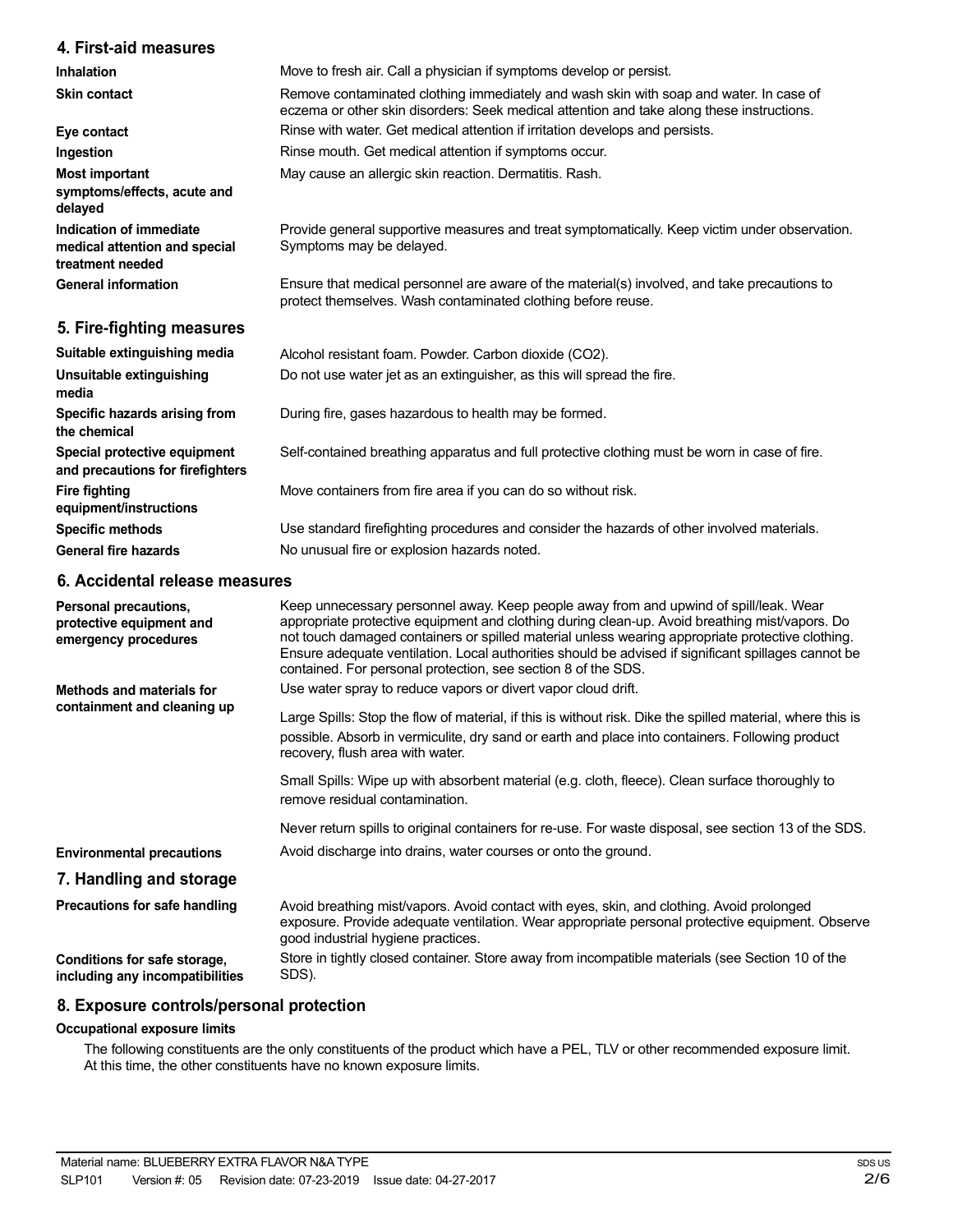| <b>Components</b>                         | US. Workplace Environmental Exposure Level (WEEL) Guides<br>Type                                                                                                                                                                                                                                                                                                   | Value      | <b>Form</b> |
|-------------------------------------------|--------------------------------------------------------------------------------------------------------------------------------------------------------------------------------------------------------------------------------------------------------------------------------------------------------------------------------------------------------------------|------------|-------------|
| PROPYLENE GLYCOL<br>NOM NFI (CAS 57-55-6) | TWA                                                                                                                                                                                                                                                                                                                                                                | 10 $mg/m3$ | Aerosol.    |
| <b>Biological limit values</b>            | No biological exposure limits noted for the ingredient(s).                                                                                                                                                                                                                                                                                                         |            |             |
| Appropriate engineering<br>controls       | Good general ventilation should be used. Ventilation rates should be matched to conditions. If<br>applicable, use process enclosures, local exhaust ventilation, or other engineering controls to<br>maintain airborne levels below recommended exposure limits. If exposure limits have not been<br>established, maintain airborne levels to an acceptable level. |            |             |
|                                           | Individual protection measures, such as personal protective equipment                                                                                                                                                                                                                                                                                              |            |             |
| Eye/face protection                       | Face shield is recommended. Wear safety glasses with side shields (or goggles).                                                                                                                                                                                                                                                                                    |            |             |
| <b>Skin protection</b>                    |                                                                                                                                                                                                                                                                                                                                                                    |            |             |
| <b>Hand protection</b>                    | Wear appropriate chemical resistant gloves.                                                                                                                                                                                                                                                                                                                        |            |             |
| <b>Other</b>                              | Wear appropriate chemical resistant clothing. Use of an impervious apron is recommended.                                                                                                                                                                                                                                                                           |            |             |
| <b>Respiratory protection</b>             | In case of insufficient ventilation, wear suitable respiratory equipment.                                                                                                                                                                                                                                                                                          |            |             |
| <b>Thermal hazards</b>                    | Wear appropriate thermal protective clothing, when necessary.                                                                                                                                                                                                                                                                                                      |            |             |
| General hygiene<br>considerations         | Always observe good personal hygiene measures, such as washing after handling the material<br>and before eating, drinking, and/or smoking. Routinely wash work clothing and protective<br>equipment to remove contaminants. Contaminated work clothing should not be allowed out of the<br>workplace.                                                              |            |             |

# **9. Physical and chemical properties**

| Appearance                                        |                                               |  |
|---------------------------------------------------|-----------------------------------------------|--|
| <b>Physical state</b>                             | Liquid.                                       |  |
| Form                                              | Liquid.                                       |  |
| Color                                             | Not available.                                |  |
| Odor                                              | Not available.                                |  |
| <b>Odor threshold</b>                             | Not available.                                |  |
| рH                                                | Not available.                                |  |
| Melting point/freezing point                      | -74.2 $\degree$ F (-59 $\degree$ C) estimated |  |
| Initial boiling point and boiling<br>range        | 370.76 °F (188.2 °C) estimated                |  |
| <b>Flash point</b>                                | > 200.0 °F (> 93.3 °C) Closed Cup             |  |
| <b>Evaporation rate</b>                           | Not available.                                |  |
| Flammability (solid, gas)                         | Not applicable.                               |  |
| Upper/lower flammability or explosive limits      |                                               |  |
| <b>Flammability limit - lower</b><br>$(\%)$       | Not available.                                |  |
| <b>Flammability limit - upper</b><br>(%)          | Not available.                                |  |
| Explosive limit - lower (%)                       | Not available.                                |  |
| Explosive limit - upper (%)                       | Not available.                                |  |
| Vapor pressure                                    | 0.14 hPa estimated                            |  |
| Vapor density                                     | Not available.                                |  |
| <b>Relative density</b>                           | Not available.                                |  |
| Solubility(ies)                                   |                                               |  |
| Solubility (water)                                | Not available.                                |  |
| <b>Partition coefficient</b><br>(n-octanol/water) | Not available.                                |  |
| <b>Auto-ignition temperature</b>                  | 700 °F (371.11 °C) estimated                  |  |
| <b>Decomposition temperature</b>                  | Not available.                                |  |
| <b>Viscositv</b>                                  | Not available.                                |  |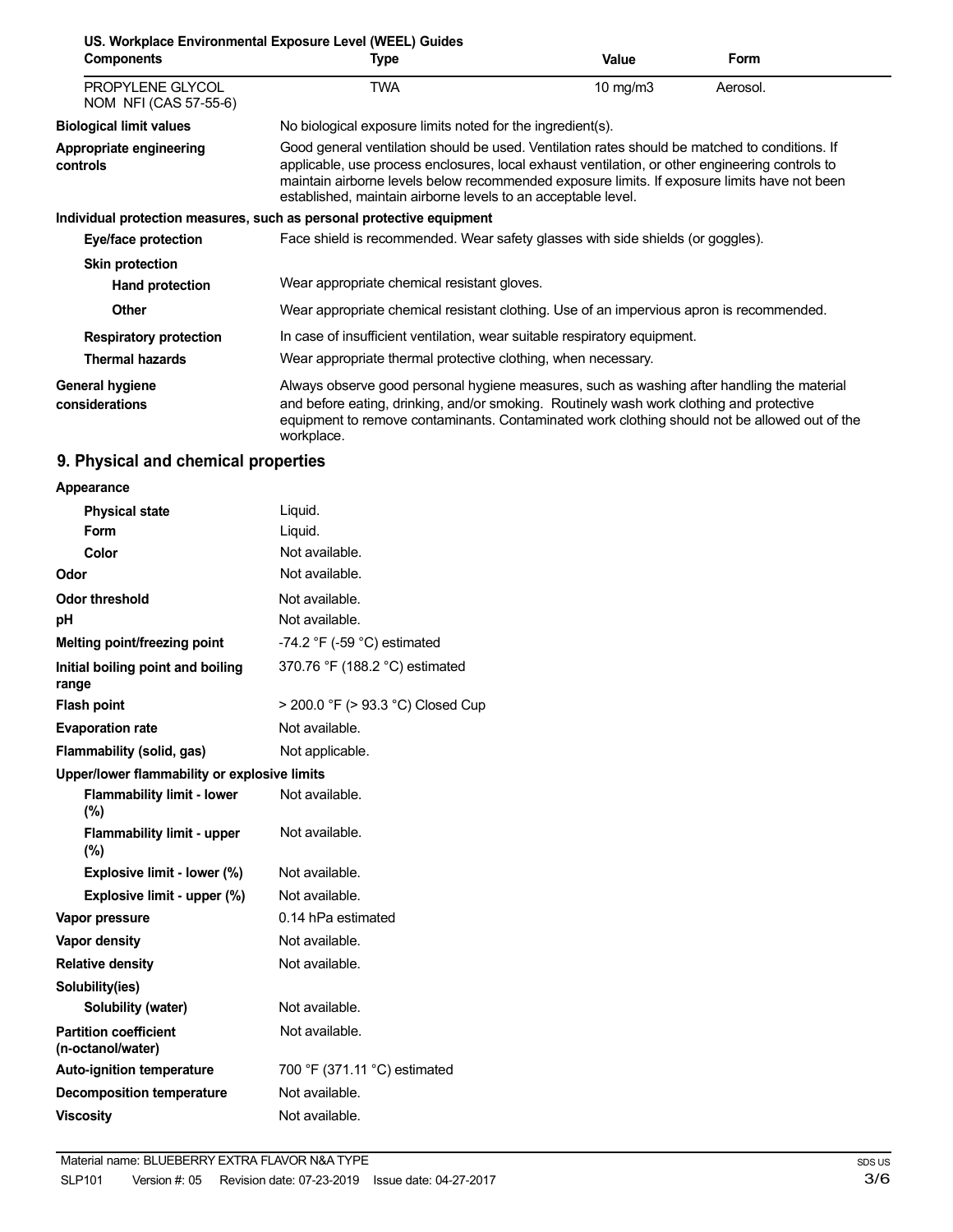| Other information<br><b>Explosive properties</b> | Not explosive.             |
|--------------------------------------------------|----------------------------|
| <b>Flammability class</b>                        | Combustible IIIB estimated |
| <b>Oxidizing properties</b>                      | Not oxidizing.             |
| Refractive index                                 | 1.4019 - 1.4319            |
| <b>Specific gravity</b>                          | $1.03 - 1.06$              |

# **10. Stability and reactivity**

| <b>Reactivity</b>                            | The product is stable and non-reactive under normal conditions of use, storage and transport.                                                                            |
|----------------------------------------------|--------------------------------------------------------------------------------------------------------------------------------------------------------------------------|
| <b>Chemical stability</b>                    | Material is stable under normal conditions.                                                                                                                              |
| <b>Possibility of hazardous</b><br>reactions | No dangerous reaction known under conditions of normal use.                                                                                                              |
| <b>Conditions to avoid</b>                   | Keep away from heat, hot surfaces, sparks, open flames and other ignition sources. Avoid<br>temperatures exceeding the flash point. Contact with incompatible materials. |
| Incompatible materials                       | Strong oxidizing agents.                                                                                                                                                 |
| <b>Hazardous decomposition</b><br>products   | No hazardous decomposition products are known.                                                                                                                           |

# **11. Toxicological information**

#### **Information on likely routes of exposure**

| <b>Inhalation</b>                                                                                             | Prolonged inhalation may be harmful.                                                                                                                                                                  |
|---------------------------------------------------------------------------------------------------------------|-------------------------------------------------------------------------------------------------------------------------------------------------------------------------------------------------------|
| <b>Skin contact</b>                                                                                           | May cause an allergic skin reaction.                                                                                                                                                                  |
| Eye contact                                                                                                   | Direct contact with eyes may cause temporary irritation.                                                                                                                                              |
| Ingestion                                                                                                     | Expected to be a low ingestion hazard.                                                                                                                                                                |
| Symptoms related to the<br>physical, chemical and<br>toxicological characteristics                            | May cause an allergic skin reaction. Dermatitis. Rash.                                                                                                                                                |
| Information on toxicological effects                                                                          |                                                                                                                                                                                                       |
| <b>Acute toxicity</b>                                                                                         | Not available.                                                                                                                                                                                        |
| <b>Skin corrosion/irritation</b>                                                                              | Prolonged skin contact may cause temporary irritation.                                                                                                                                                |
| Serious eye damage/eye<br>irritation                                                                          | Direct contact with eyes may cause temporary irritation.                                                                                                                                              |
| Respiratory or skin sensitization                                                                             |                                                                                                                                                                                                       |
| <b>Respiratory sensitization</b>                                                                              | Not a respiratory sensitizer.                                                                                                                                                                         |
| <b>Skin sensitization</b>                                                                                     | May cause an allergic skin reaction.                                                                                                                                                                  |
| Germ cell mutagenicity                                                                                        | No data available to indicate product or any components present at greater than 0.1% are<br>mutagenic or genotoxic.                                                                                   |
| Carcinogenicity                                                                                               | Not classifiable as to carcinogenicity to humans.                                                                                                                                                     |
| <b>IARC Monographs. Overall Evaluation of Carcinogenicity</b><br>Not listed.<br>Not regulated.<br>Not listed. | OSHA Specifically Regulated Substances (29 CFR 1910.1001-1052)<br>US. National Toxicology Program (NTP) Report on Carcinogens                                                                         |
| <b>Reproductive toxicity</b>                                                                                  | This product is not expected to cause reproductive or developmental effects.                                                                                                                          |
| Specific target organ toxicity -<br>single exposure                                                           | Not classified.                                                                                                                                                                                       |
| Specific target organ toxicity -<br>repeated exposure                                                         | Not classified.                                                                                                                                                                                       |
| <b>Aspiration hazard</b>                                                                                      | Not an aspiration hazard.                                                                                                                                                                             |
| <b>Chronic effects</b>                                                                                        | Prolonged inhalation may be harmful.                                                                                                                                                                  |
| 12. Ecological information                                                                                    |                                                                                                                                                                                                       |
| <b>Ecotoxicity</b>                                                                                            | The product is not classified as environmentally hazardous. However, this does not exclude the<br>possibility that large or frequent spills can have a harmful or damaging effect on the environment. |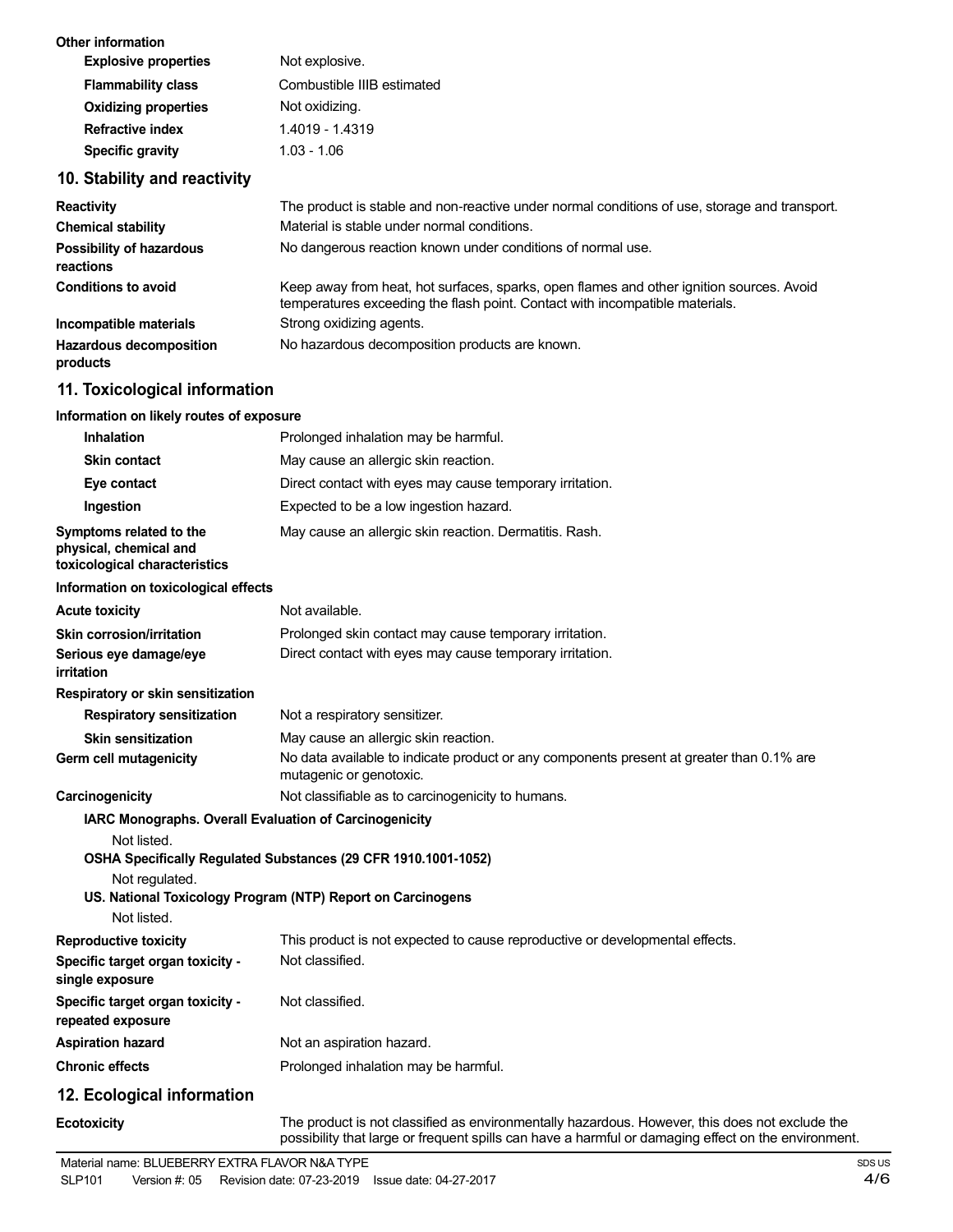| Persistence and degradability                                                                         | No data is available on the degradability of any ingredients in the mixture.                                                                                                                                           |
|-------------------------------------------------------------------------------------------------------|------------------------------------------------------------------------------------------------------------------------------------------------------------------------------------------------------------------------|
| <b>Bioaccumulative potential</b>                                                                      |                                                                                                                                                                                                                        |
| Partition coefficient n-octanol / water (log Kow)<br>PROPYLENE GLYCOL                                 | $-0.92$<br>NOM NFI                                                                                                                                                                                                     |
| <b>Mobility in soil</b>                                                                               | No data available.                                                                                                                                                                                                     |
| Other adverse effects                                                                                 | No other adverse environmental effects (e.g. ozone depletion, photochemical ozone creation<br>potential, endocrine disruption, global warming potential) are expected from this component.                             |
| 13. Disposal considerations                                                                           |                                                                                                                                                                                                                        |
| <b>Disposal instructions</b>                                                                          | Collect and reclaim or dispose in sealed containers at licensed waste disposal site. Dispose of<br>contents/container in accordance with local/regional/national/international regulations.                            |
| Local disposal regulations                                                                            | Dispose in accordance with all applicable regulations.                                                                                                                                                                 |
| Hazardous waste code                                                                                  | The waste code should be assigned in discussion between the user, the producer and the waste<br>disposal company.                                                                                                      |
| Waste from residues / unused<br>products                                                              | Dispose of in accordance with local regulations. Empty containers or liners may retain some<br>product residues. This material and its container must be disposed of in a safe manner (see:<br>Disposal instructions). |
| <b>Contaminated packaging</b>                                                                         | Since emptied containers may retain product residue, follow label warnings even after container is<br>emptied. Empty containers should be taken to an approved waste handling site for recycling or<br>disposal.       |
| 14. Transport information                                                                             |                                                                                                                                                                                                                        |
| <b>DOT</b>                                                                                            |                                                                                                                                                                                                                        |
| Not regulated as dangerous goods.<br><b>IATA</b>                                                      |                                                                                                                                                                                                                        |
| Not regulated as dangerous goods.                                                                     |                                                                                                                                                                                                                        |
| <b>IMDG</b><br>Not regulated as dangerous goods.                                                      |                                                                                                                                                                                                                        |
| Transport in bulk according to<br>Annex II of MARPOL 73/78 and<br>the IBC Code                        | Not established.                                                                                                                                                                                                       |
| 15. Regulatory information                                                                            |                                                                                                                                                                                                                        |
| <b>US federal regulations</b>                                                                         | This product is a "Hazardous Chemical" as defined by the OSHA Hazard Communication<br>Standard, 29 CFR 1910.1200.                                                                                                      |
| <b>Toxic Substances Control Act (TSCA)</b><br>Not regulated.                                          | TSCA Section 12(b) Export Notification (40 CFR 707, Subpt. D)                                                                                                                                                          |
| CERCLA Hazardous Substance List (40 CFR 302.4)                                                        |                                                                                                                                                                                                                        |
| Not listed.<br>SARA 304 Emergency release notification<br>Not regulated.                              |                                                                                                                                                                                                                        |
| Not regulated.                                                                                        | OSHA Specifically Regulated Substances (29 CFR 1910.1001-1052)                                                                                                                                                         |
| Superfund Amendments and Reauthorization Act of 1986 (SARA)<br>SARA 302 Extremely hazardous substance |                                                                                                                                                                                                                        |
| Not listed.                                                                                           |                                                                                                                                                                                                                        |
| SARA 311/312 Hazardous<br>chemical                                                                    | No (Exempt)                                                                                                                                                                                                            |
| SARA 313 (TRI reporting)<br>Not regulated.                                                            |                                                                                                                                                                                                                        |
| Other federal regulations                                                                             |                                                                                                                                                                                                                        |
|                                                                                                       | Clean Air Act (CAA) Section 112 Hazardous Air Pollutants (HAPs) List                                                                                                                                                   |
| Not regulated.<br>Not regulated.                                                                      | Clean Air Act (CAA) Section 112(r) Accidental Release Prevention (40 CFR 68.130)                                                                                                                                       |
| Material name: BLUEBERRY EXTRA FLAVOR N&A TYPE                                                        |                                                                                                                                                                                                                        |
|                                                                                                       |                                                                                                                                                                                                                        |